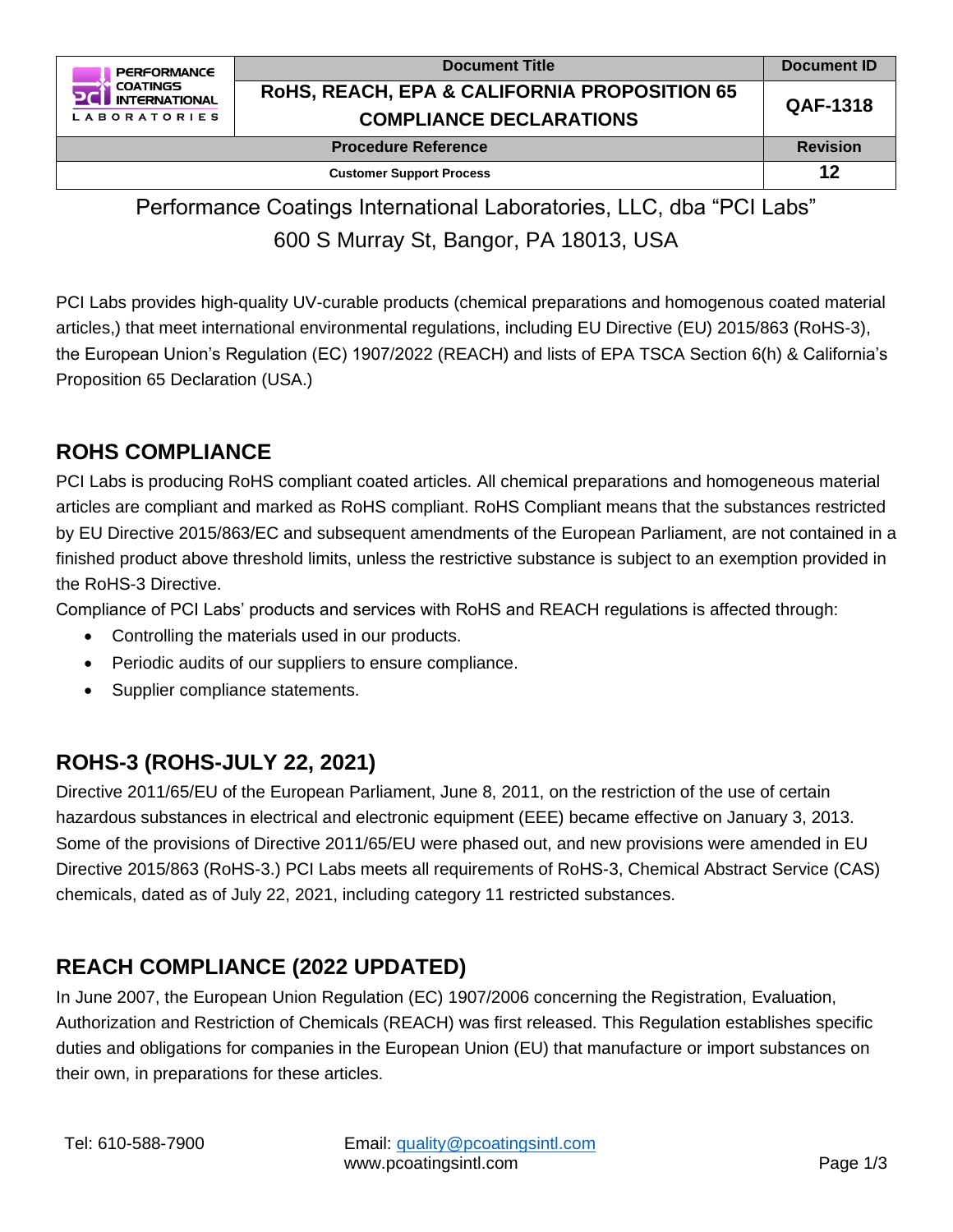

Under the REACH EC Regulation 1907/2006, Title II, Chapter 1, Article 7.1(a) & (b), PCI Labs is a contract manufacturer and supplier of homogeneous material coated "articles" to our customers. We do not manufacture, or supply "substances" and coated articles do not cause the "intentional release of substances". Accordingly, we foresee no registration or pre-registration requirement for the products and services we provide, according to Articles 59(10), 7, 31 and 33.

PCI Labs is constantly monitoring the substances of very-high concern (SVHC) as defined by REACH, in our products. This will be an ongoing process since the complete list of SVHCs will be released in stages. Customers are encouraged to visit the following site to get the most up-to-date information on the current list of SVHCs under REACH. echa.europa.eu/candidate-list-table

Based on communication with our raw material suppliers, we conclude that to the best of our knowledge our products requiring REACH compliance do not contain any of the currently listed SVHC in concentrations greater than 0.1% w/w. We will communicate with customers should this position change. Revisions to SVHC candidate list which have been reviewed in preparation of this statement as of January 17, 2022 (223 SVHCs.)

## **EPA TOXIC SUBSTANCES CONTROL ACT COMPLIANCE (January 16, 2021)**

PCI Labs certifies that all UV-curable coatings sold do not contain any of the five Persistent, Bio-accumulative, and Toxic (PBT) chemicals under EPA's 15 U.S.C §2601, TSCA, Section 6(h), regarding use and risk management of the following PBT chemicals: DecaBDE, PIP 3:1, 2-4-6-TTBP, HCBD and PCTP. In addition, PCI Labs is in full compliance with the upcoming in 2022/2023 ten (10) more TSCA prioritized riskmanagement chemicals (Asbestos, PV29, HBCD, NMP, TCE etc.) as they are not used in any of our chemical products and/or facility.

### **CALIFORNIA PROPOSITION 65 DECLARATION**

PCI Labs products do not contain chemicals which are listed in the California Safe Drinking Water & Toxic Enforcement Act of 1986.

The act commonly known as Proposition 65 (Prop 65,) establishes a list of chemicals which the State of California risk assessment process has determined to present a risk of cancer, birth defects or other reproductive harm. The Proposition 65 chemical list can be found at:

<https://oehha.ca.gov/proposition-65>

Be assured, that PCI Labs will continue to monitor OEHHA Proposition 65 regulations for updates, full compliance, and disclosure. Updated December 2021, Proposition 65 List.